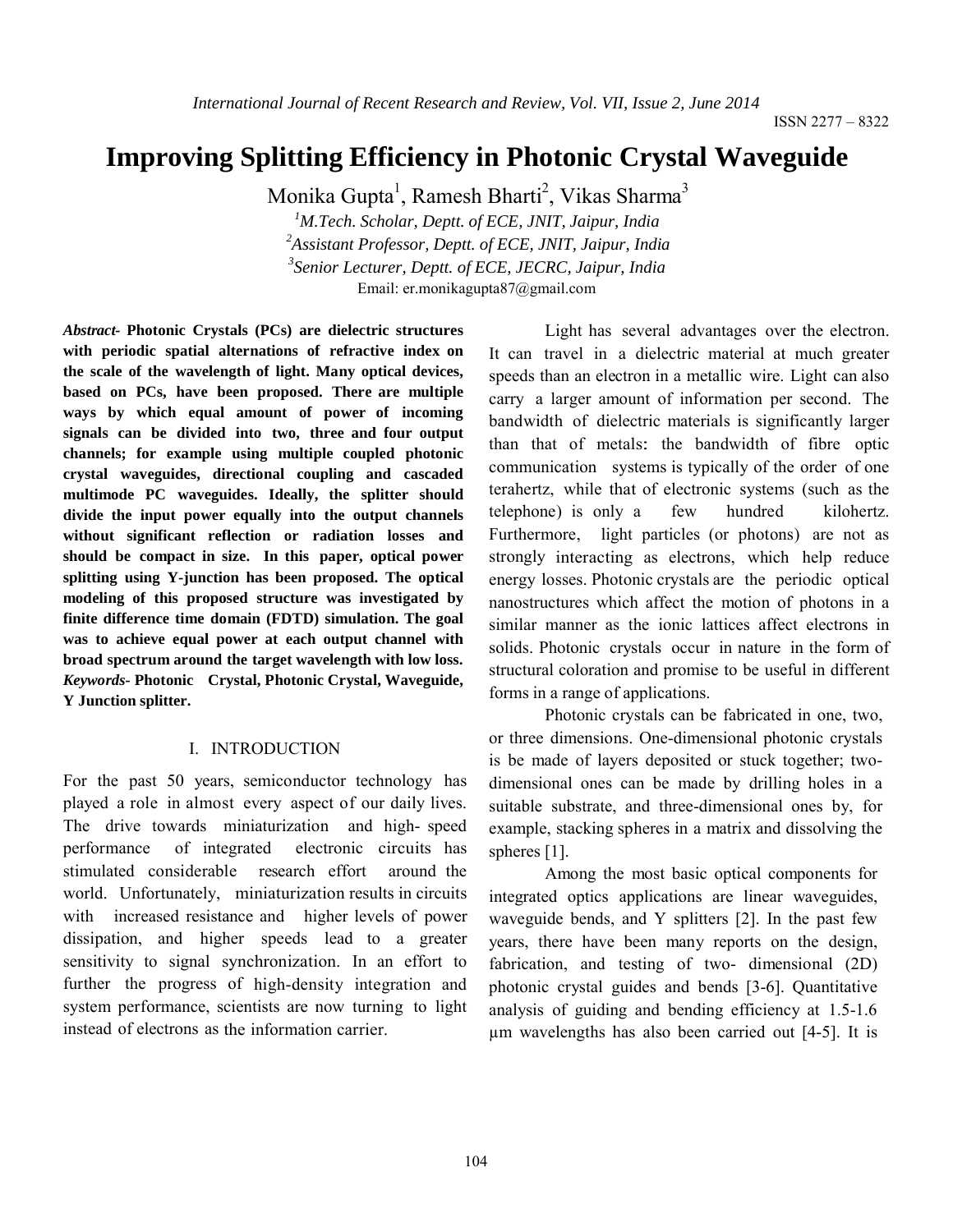demonstrated that a 2D photonic band gap (PBG) is effective in light guiding and bending in the 2D plane. It is also possible to minimize radiation loss along the third direction by use of a strong-index cladding design [7-9]. The same PBG guiding principle can also be applied to the design of a Y splitter with high efficiency. A PBG splitter can support large angle splitting ( $>60^0$ ) with low loss and also has a miniature size  $\leq$  5µm×5µm. However, for a conventional waveguide branch, the Y-splitting angle is restricted by radiation loss to a few  $(10)$  degrees [10-11]. In this paper, we present the design of a 2D PhC waveguide based Y-splitter. To our knowledge, few works have been proposed and analyzed in this field.

### II. LITERATURE REVIEW

Since, the implementation of photonic crystal by John and Yablonovitch in 1987 there have been increasing attention paid to develop the nanostructure in micro scale device in various applications [12,13]. PCs have the potential to provide ultra compact photonic component that will enable the miniaturization of optical circuits and promise to revolutionize integrated optics. These photonic components are based on the planar PC structure and operate in the PBG of the periodic dielectric structures which allow control of the light propagation on the wavelength scale. Photonic crystal waveguides (PCWs) are formed by line defects in PC. Thereby light is confined horizontally by an in-plane PBG and vertically by TIR. Because of the PBG effect in a PCW, light can be routed around sharp corners with bending radii of the order of the wavelength. Due to the sharp bend higher-order modes are generated that affect the single mode operation in the PCW [14].

### III. DESIGN PROCEDURE

In this section, a two dimensional photonic crystal has been analyzed and designed. After that we have investigated a PCW based Y junction splitter through 2D FDTD simulation method. All the simulations have been performed with the Optiwave OptiFDTD 8.0 software, where 'PWE band solver' is used to calculate photonic band gap and "2D FDTD Simulation" is used to compute the different properties of the Y-splitter. Here, the 2D crystal consists of a rectangular lattice structure of dielectric columns. This structure is designed in the OptiFDTD Layout Designer. The waveguide channel is defined by a material of refractive index 3.35 and the default material used is air with the refractive index of 1. The waveguide width is 1µm and the wafer dimensions are  $20\mu m \times 20\mu m$ . The input wave is taken to be a Gaussian Modulated Continuous Wave having the input wavelength of 1.00385µm.

Fig. 1(a) Ph C lattice structure



Fig. 1(b) Refractive Index Distribution Profile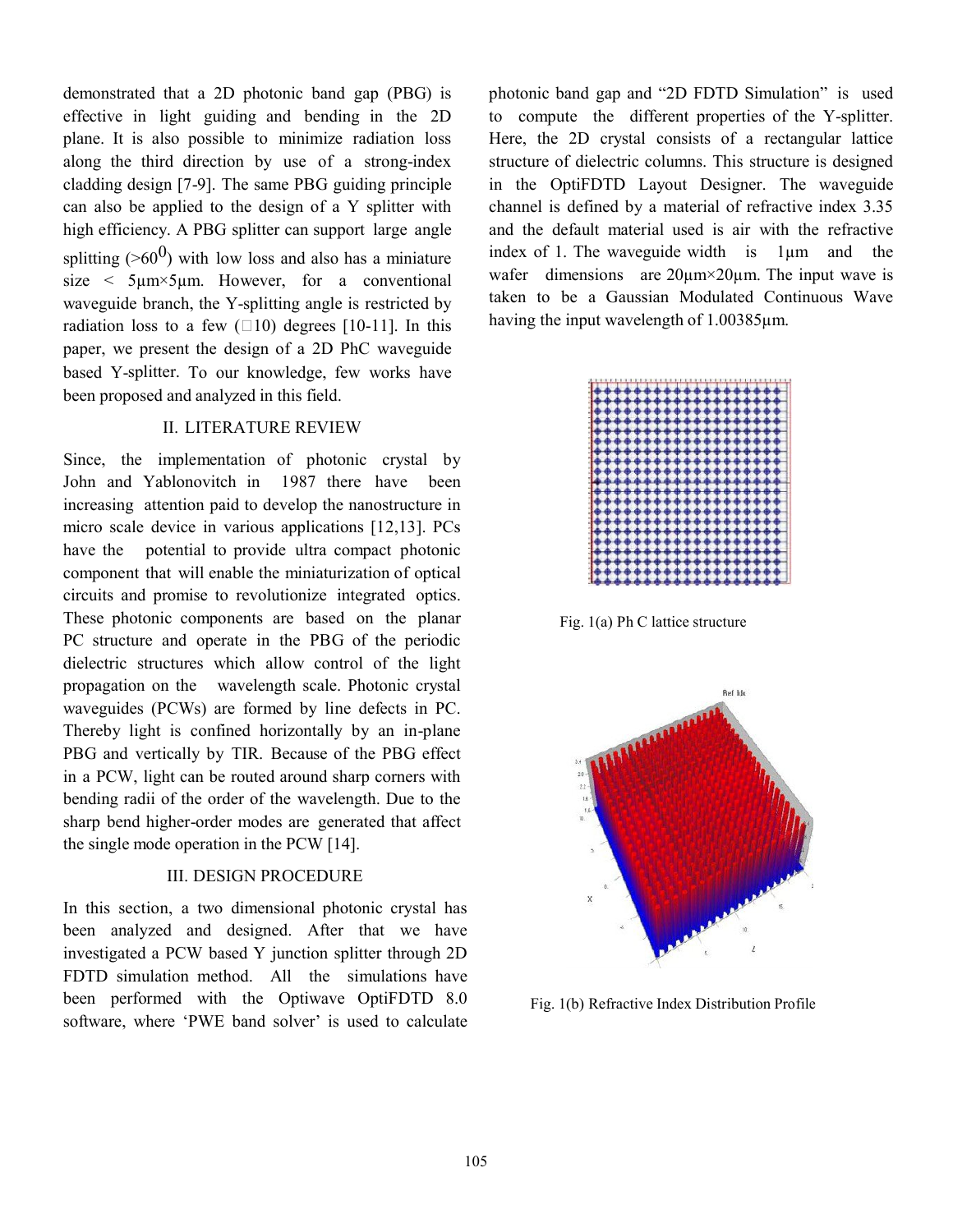The cell radius r and the lattice constant a are defined as  $r=0.3$  and  $a=0.3$ . The band gap observed for the above crystal is shown fig.2.



Fig. 2 Band Gap diagram of 2D Ph C

After analysis the desirable communication bandwidth is found at the frequency 1.00385µm.

# IV. PHOTONIC CRYSTAL WAVEGUIDE

Waveguides are the important element of photonic integrated circuits (PIC). In this work, it is our core element to design a power Y-splitter. In a PhC, a simple LDW is created by removing a row of dielectric pillars along one of its main crystalline directions as shown in Fig.3 Due to this defect optical signal can be carry between components in the integrated system.



Fig. 3(a) Refractive Index Profile with Line Defect Waveguide



Fig. 3 (b) Electric Field Distribution of Profile

The Electric field distribution is shown in the fig. 3(b) and the electric and magnetic field distribution of the signal is uniform throughout the guiding path and there is minimum attenuation of signal in the structure.

# V. 2D Ph C Y SPLITTER

The 2D PhCW based splitter is designed as a Y junction formed by the intersection of three PhCWs at  $120^0$ . To have the output channels of the Y splitter be parallel to the input channel, the two output channels have a  $60^0$ bend. Both the Y junction and the  $60^0$  bend represent sever discontinuities in the PhCWs and are potentially regions in which the single- mode operation might suffer from large transmission losses. Therefore, the discontinuities in these regions were carefully designed.



Fig. 4 (a) Refractive Index Profile of Y splitter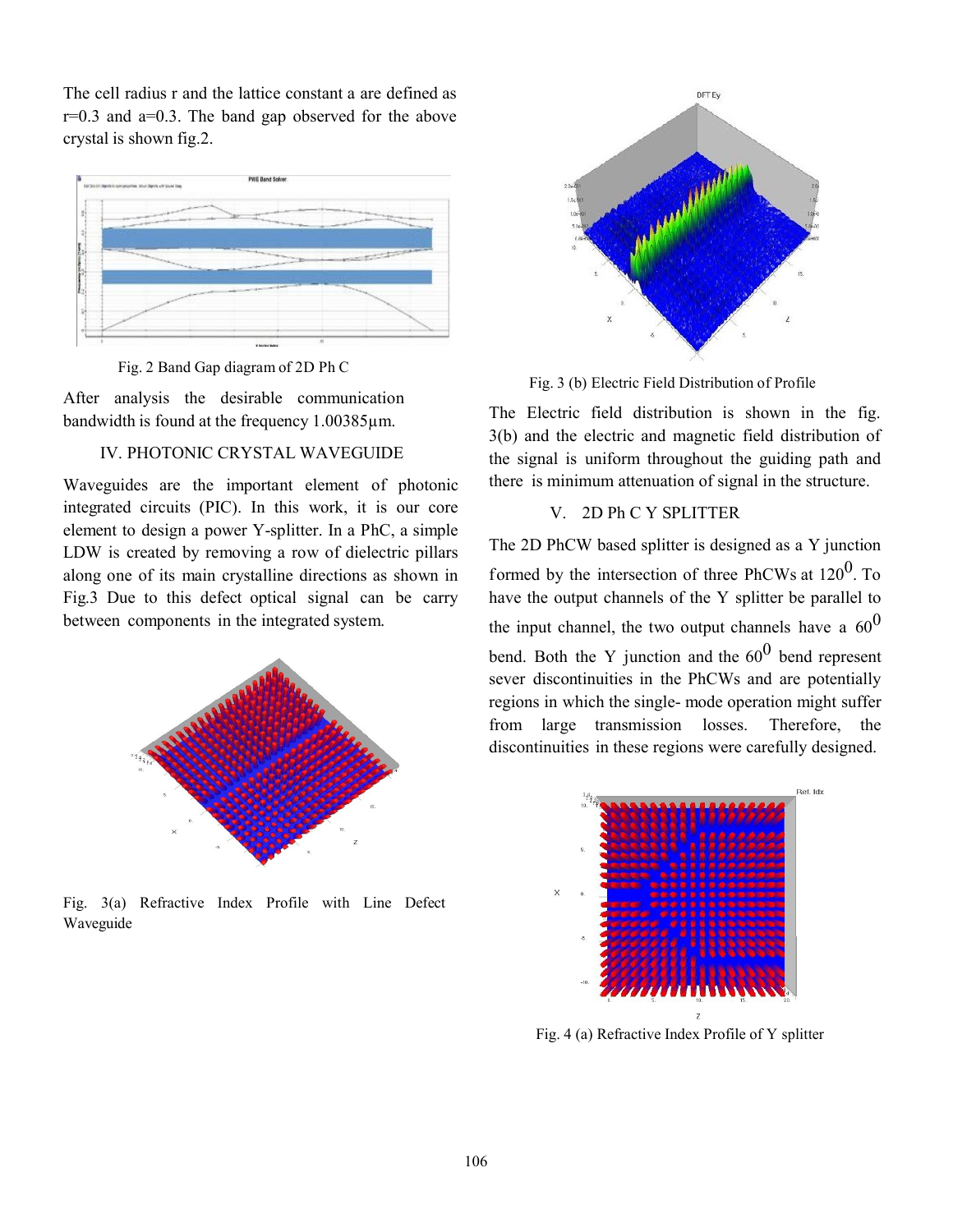

Fig. 4 (b) Electric Field Distribution of Y splitter profile

In summary, our planar PhC Y-junction based structure is defined by an array of dielectric pillars with refractive index of 3.35 in air background, having dimension 20µm×20µm. The regular pillars are placed in a rectangular lattice and have a radius  $r=0.3$ , where lattice constant  $a=0.3$ . The PC Y- junction base structure is formed by the intersection of three PCWs at  $120^0$ . The output channels of Y splitter are parallel to the input channel and have a  $60^0$  bend and seven periods spaced from the Y junction.

# VI. MODIFICATION IN DESIGN

The crystal is designed in an elliptical shape by changing the values of cell radius to as major radius  $=0.3$  and minor radius =0.1. So the layout becomes an elliptical Y shape 2D photonic crystal. The crystal design and refractive index are shown in fig.  $5(a) \& (b)$  respectively.



Fig. 5 (a) Crystal lattice layout of elliptical Y splitter



Fig. 5 (b) Refractive Index Profile for the elliptical Y splitter

The band gap for the above design is shown below



Fig. 6 Band Gap Diagram for elliptical Y shape splitter crystal

## VII. RESULT AND ANALYSIS

As the mode analysis and band gap analysis is done for three designs, the band gap characteristics are improved for the 2D photonic crystal fiber than the 2D elliptical Y splitter photonic crystal. Since, the band gap analysis is completed for photonic splitting device applications two band gaps have been found at the end. A comparison is shown in the table I for all designs.